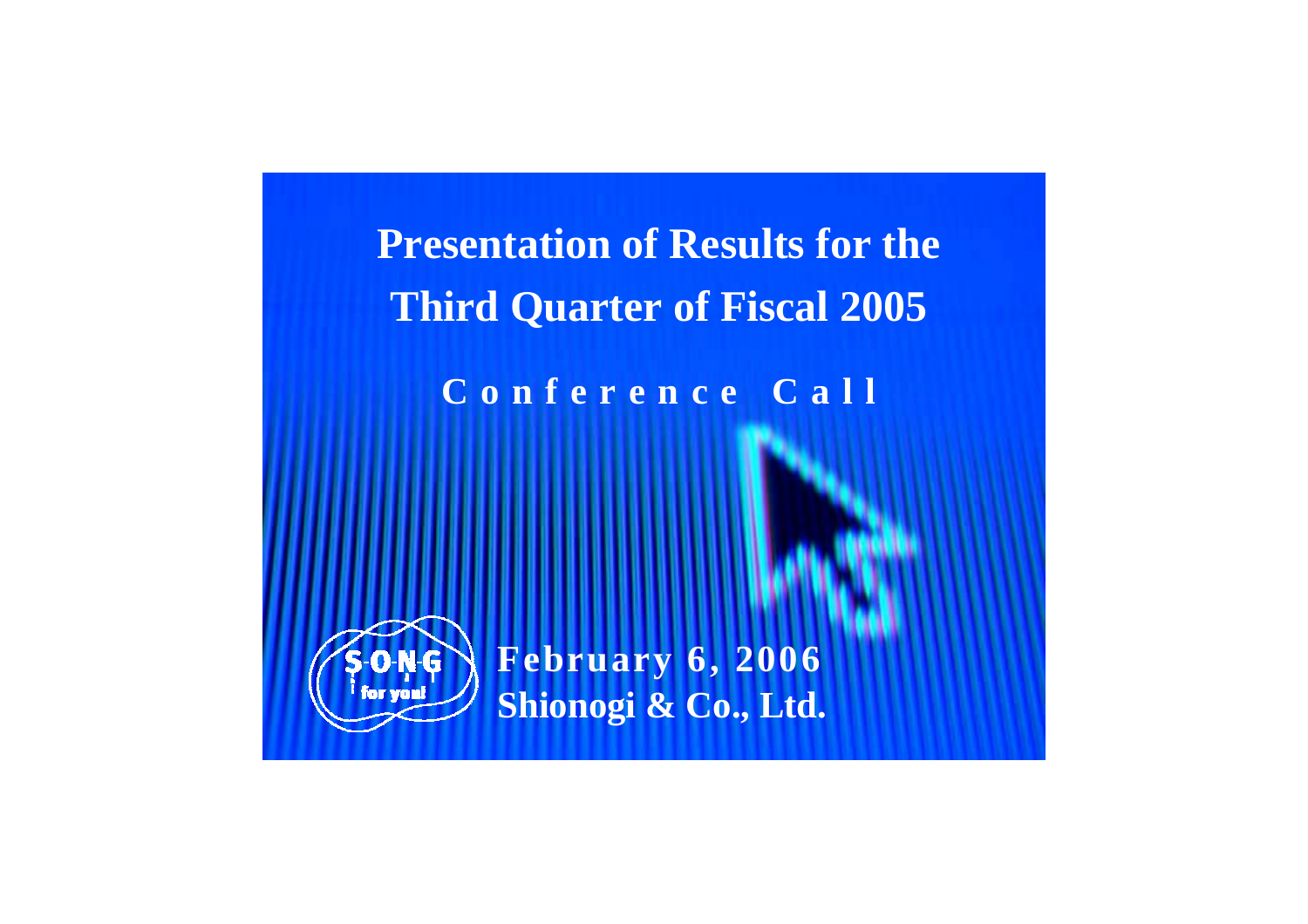

# **Contents**

| <b>Outline of Third Quarter Results</b>                                     | Page |
|-----------------------------------------------------------------------------|------|
| ■ Consolidated and Non-consolidated Third Quarter Financial Results         | 2    |
| ■ Consolidated Third Quarter Financial Position and Cash Flows              | 3    |
| ■ Highlights of Consolidated Financial Position4                            |      |
| ■ Consolidated Third Quarter Sales by Segment                               | 5    |
| ■ Comparative Analysis of Third Quarter Financial Results for Fiscal 2004   |      |
| and Fiscal 2005 (Consolidated)                                              | 6    |
| ■ Highlights of Consolidated Financial Results                              | 7    |
| Comparative Analysis of Consolidated Results by Quarter                     | 8    |
| <b>Full-year Forecasts for Fiscal 2005</b>                                  |      |
| ■ Full-year Forecast of Consolidated and Non-consolidated Financial Results | 9    |
| ■ Full-year Forecast of Consolidated Sales by Segment                       | 10   |
| <b>Full-year Forecast of Consolidated Operating Income</b>                  | 11   |
| <b>Pipeline</b>                                                             |      |
| $\blacksquare$ Pipeline Update (since Nov. 2005)                            | 12   |
| ■ Strengthening Shionogi's Pipeline                                         | 13   |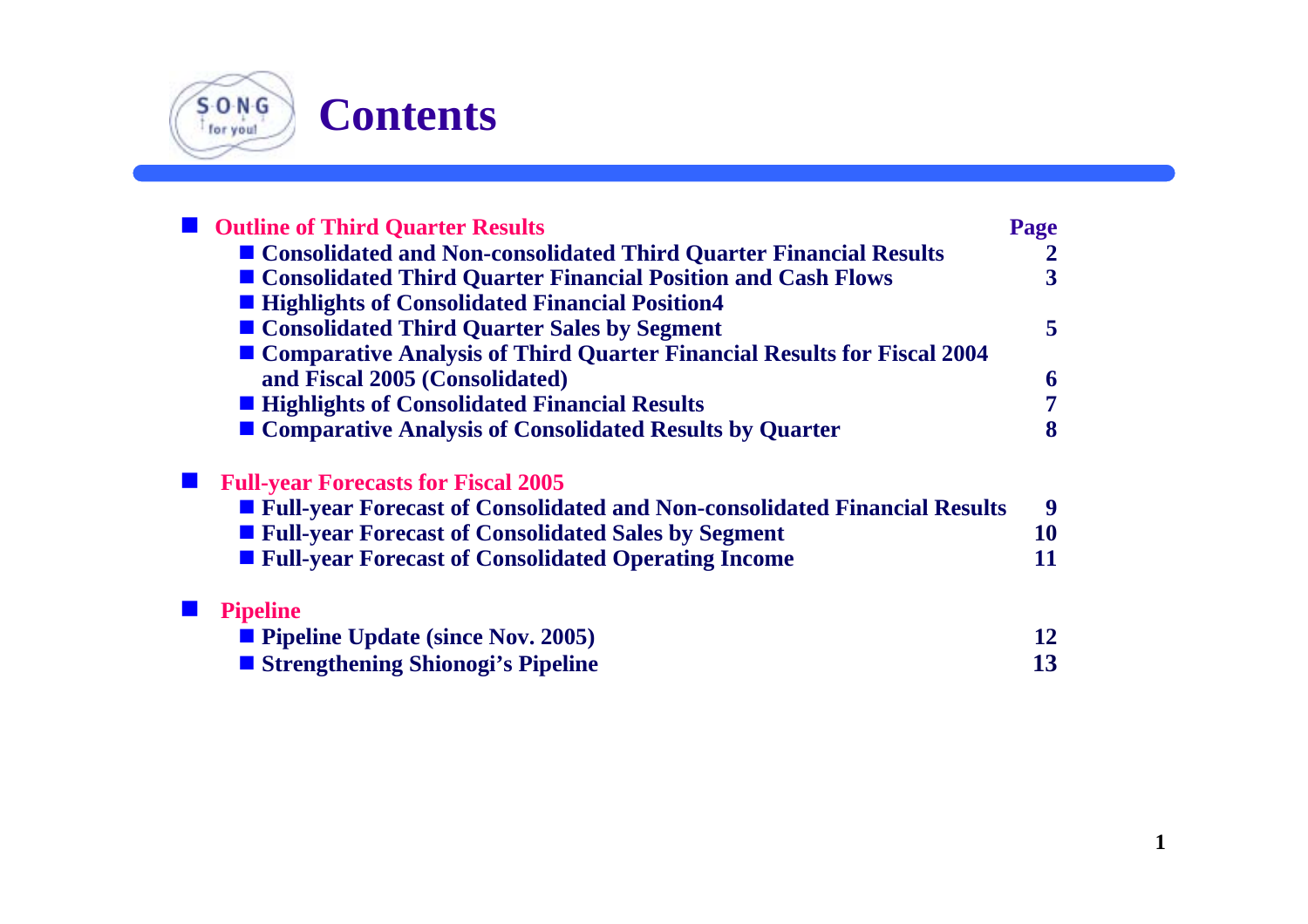

**Consolidated and Non-consolidated Third Quarter Financial Results**

|                         |                             |                             | (Billions of yen) |
|-------------------------|-----------------------------|-----------------------------|-------------------|
| Consolidated            | <b>Nine months</b><br>ended | <b>Nine months</b><br>ended | $\frac{1}{2}$     |
|                         | Dec. 31, 2005               | Dec. 31, 2004               | change            |
| <b>Net sales</b>        | 151.8                       | 151.8                       | 0.1               |
| <b>Operating income</b> | 24.5                        | 22.6                        | 8.3               |
| <b>Ordinary income</b>  | 25.1                        | <b>22.0</b>                 | 14.1              |
| <b>Net income</b>       | 20.9                        | 15.1                        | 37.9              |
| Non-consolidated        |                             |                             |                   |
| <b>Net sales</b>        | 140.5                       | 137.5                       | 2.2               |
| <b>Operating income</b> | 21.5                        | <b>19.3</b>                 | 11.7              |
| <b>Ordinary income</b>  | 23.6                        | 19.9                        | 18.8              |
| <b>Net income</b>       | 24.2                        | 13.9                        | 73.6              |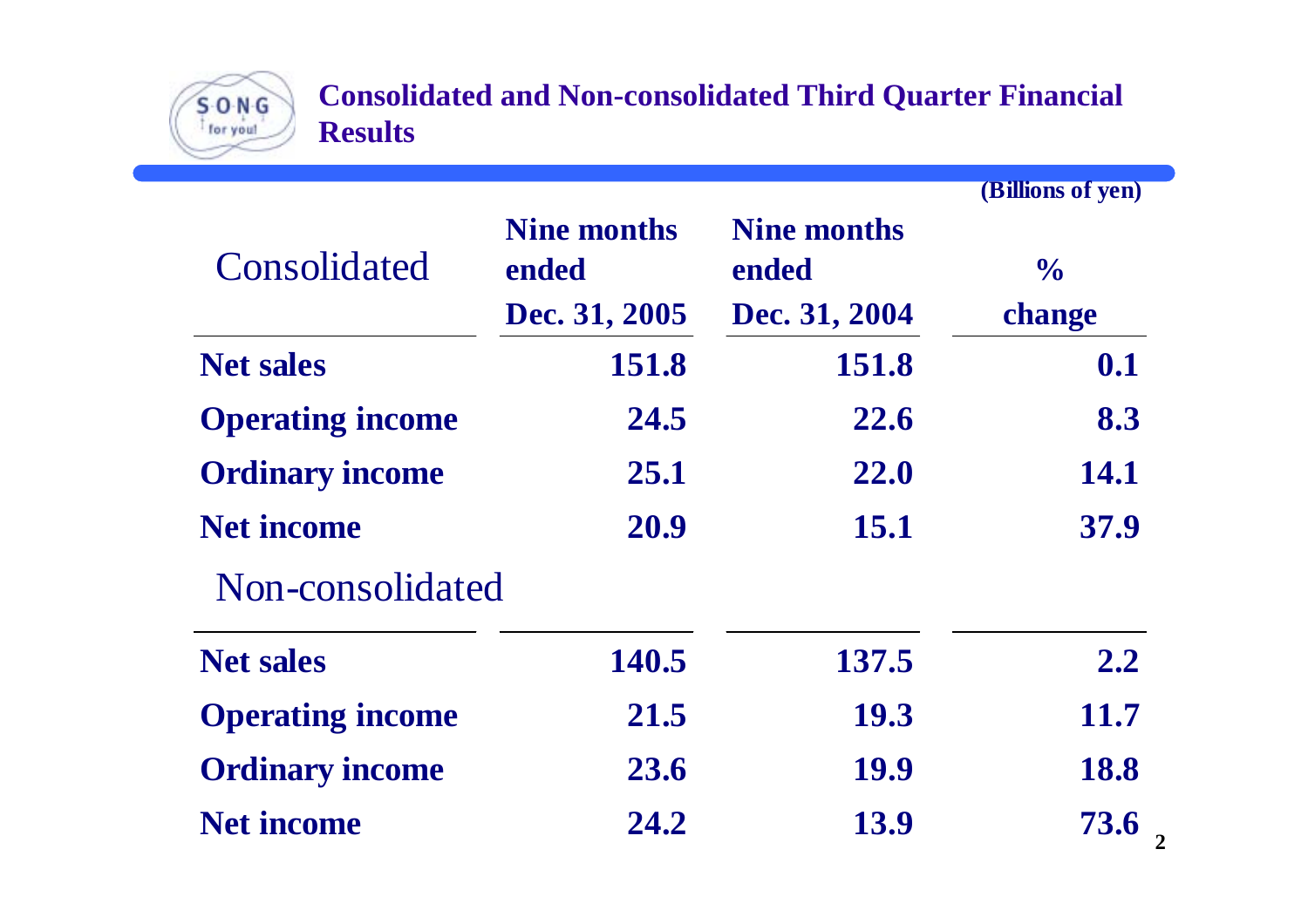#### **Consolidated Third Quarter Financial Position and Cash Flows**

 $S$  O N  $G$ 

**(Billions of yen)**

| <b>Financial position</b>                                | As of Dec. 31,                               | As of Mar. 31,                               | <b>Increase</b> /                    |
|----------------------------------------------------------|----------------------------------------------|----------------------------------------------|--------------------------------------|
|                                                          | 2005                                         | 2005                                         | <b>Decrease</b>                      |
| <b>Total assets</b>                                      | 417.2                                        | 396.9                                        | 20.3                                 |
| <b>Shareholders' equity</b>                              | 333.6                                        | 299.8                                        | 33.8                                 |
| <b>Ratio of shareholders' equity</b>                     |                                              |                                              |                                      |
| to total assets                                          | 80.0%                                        | $75.5\%$                                     | $+4.5\%$                             |
| <b>Shareholders' equity per share</b>                    | 979.56 yen                                   | 879.79 yen                                   | 99.77 yen                            |
| <b>Cash Flows</b>                                        | <b>Nine months</b><br>ended<br>Dec. 31, 2005 | <b>Nine months</b><br>ended<br>Dec. 31, 2004 | <b>Increase</b> /<br><b>Decrease</b> |
| <b>Cash flows from operating activities</b>              | 8.2                                          | <b>16.0</b>                                  | (7.8)                                |
| <b>Cash flows from investing activities</b>              | 3.2                                          | (3.6)                                        | 6.8                                  |
| <b>Cash flows from financing activities</b>              | (24.6)                                       | (4.2)                                        | (20.4)                               |
| <b>Cash and cash equivalents</b><br>at end of the period | 82.9                                         | 76.9                                         |                                      |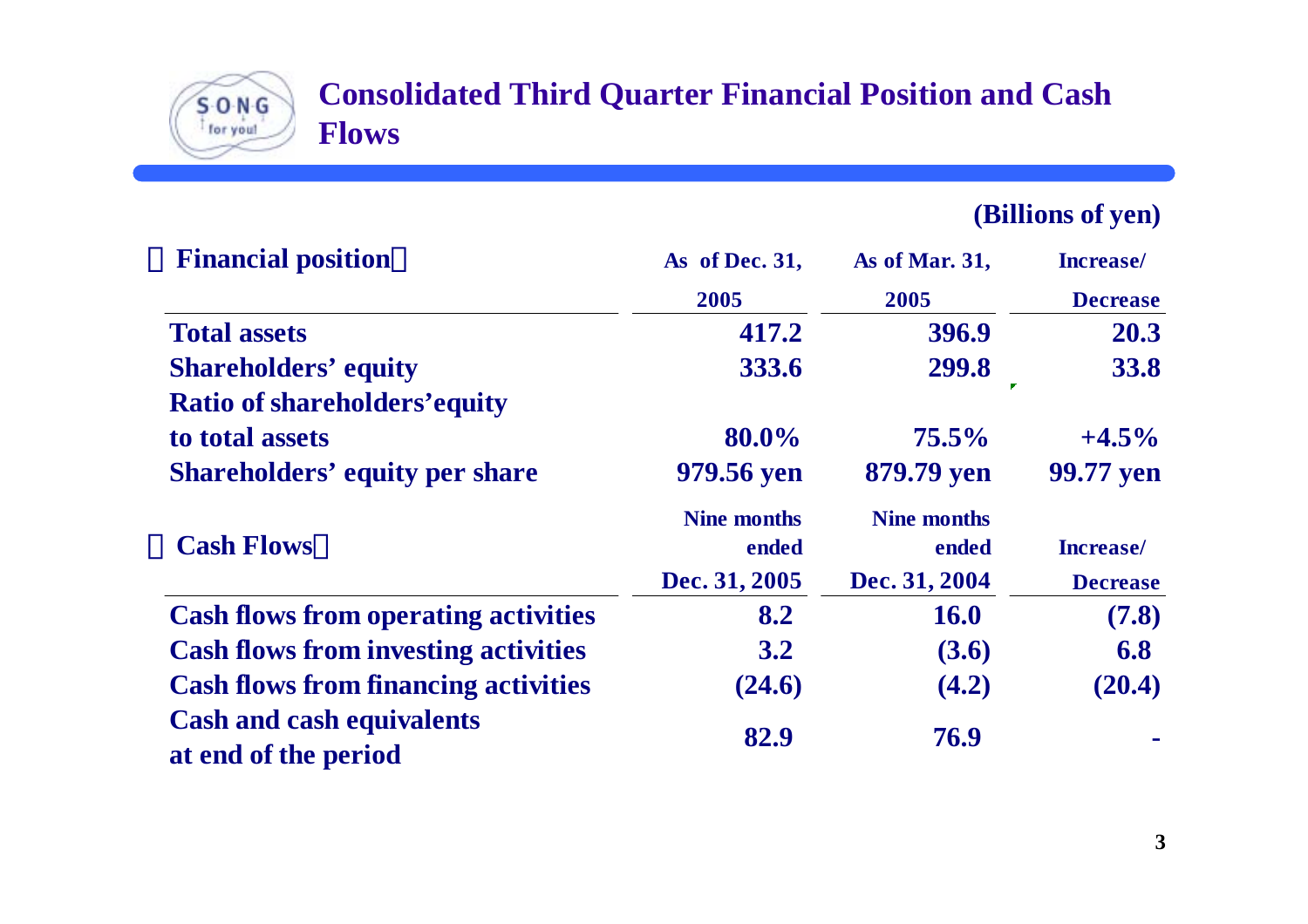**Highlights of Consolidated Financial Position**

S O N G

| (Billions of yen)                                                                                               |         |
|-----------------------------------------------------------------------------------------------------------------|---------|
| <b>I</b> Increase in assets                                                                                     | $+20.3$ |
| Decrease in cash resulting from redemption of bonds (May 05)                                                    | (20.0)  |
| Increase in the market value of investment securities                                                           | $+27.3$ |
| Decrease in assets resulting from exclusion of capsule business from                                            | (6.0)   |
| the scope of consolidation                                                                                      |         |
| ■ Purchase of government bonds (management of net income for the                                                | $+20.0$ |
| period etc.)                                                                                                    |         |
| <b>Decrease in liabilities</b>                                                                                  | (13.6)  |
| Redemption of bonds                                                                                             | (20.0)  |
| $\blacksquare$ Decrease in debt resulting from exclusion of capsule business<br>from the scope of consolidation | (4.0)   |
| Increase in deferred tax liabilities resulting from<br>increased value of investment securities                 | $+10.7$ |
| <b>Example 1</b> Increase in shareholders' equity                                                               | $+33.8$ |
| Increase from net income for the period                                                                         | $+20.9$ |
| Increase in investments in securities                                                                           | $+16.5$ |
| Cash dividends paid to shareholders and translation adjustments                                                 | (3.7)   |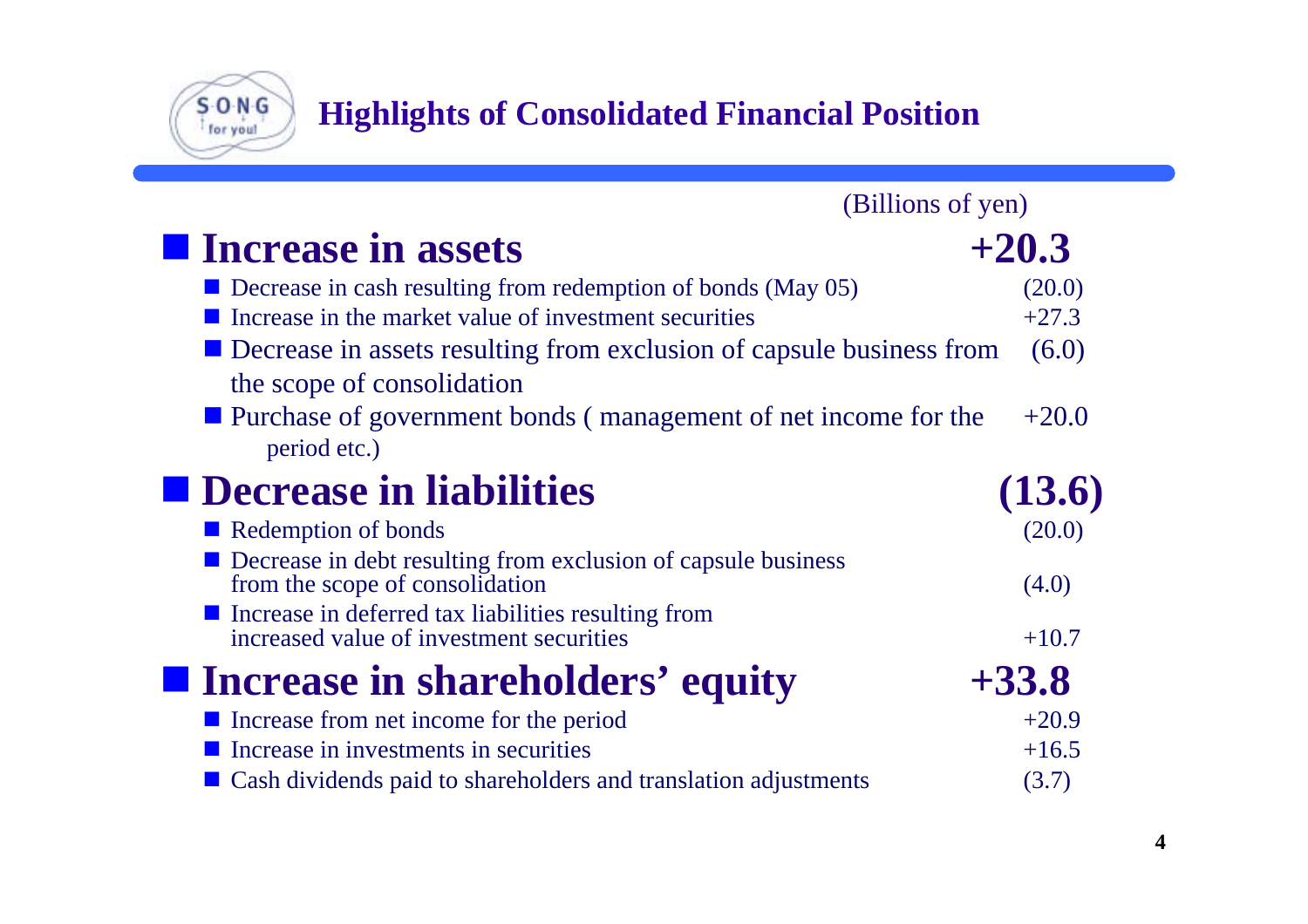

## **Consolidated Third Quarter Sales by Segment**

|                                                                                          |                    |                    | (Billions of yen) |
|------------------------------------------------------------------------------------------|--------------------|--------------------|-------------------|
|                                                                                          | <b>Nine months</b> | <b>Nine months</b> |                   |
|                                                                                          | ended              | ended              | $\frac{0}{0}$     |
|                                                                                          | Dec. 31, 2005      | Dec. 31, 2004      | change            |
| <b>Prescription drugs</b>                                                                | 129.2              | 128.5              | 0.6               |
| <b>Flomox</b>                                                                            | 25.9               | 25.1               | 2.9               |
| <b>Flumarin</b>                                                                          | 13.1               | 13.7               | (4.4)             |
| <b>Vancomycin</b>                                                                        | 12.6               | 12.7               | (0.7)             |
| <b>Imunace</b>                                                                           | 8.6                | 8.3                | 4.0               |
| <b>Claritin</b>                                                                          | 5.2                | 4.7                | 11.2              |
| <b>Oxycontin</b>                                                                         | 3.4                | 2.2                | 52.7              |
| <b>MS Contin</b>                                                                         | 2.9                | 4.7                | (38.4)            |
| <b>Finibax</b>                                                                           | 0.4                |                    |                   |
| <b>Avelox</b>                                                                            | 1.6                |                    |                   |
| <b>OTC</b> products                                                                      | 5.1                | 5.0                | 0.7               |
| <b>Diagnostics</b>                                                                       | 2.6                | 2.7                | (2.9)             |
| <b>Industrial property rights</b>                                                        | 6.5                | 3.9                | 65.8              |
| <b>Crestor</b>                                                                           | 5.4                | 3.1                | 71.3              |
| <b>Capsule business</b>                                                                  | 6.1                | 8.9                | (31.9)            |
| <b>Real estate &amp; others</b>                                                          | 2.5                | 2.8                | (12.9)            |
| <b>Total</b><br>Note: Sales of prescription drugs are shown on a non-consolidated basis. | 151.8              | 151.8              | 0.1               |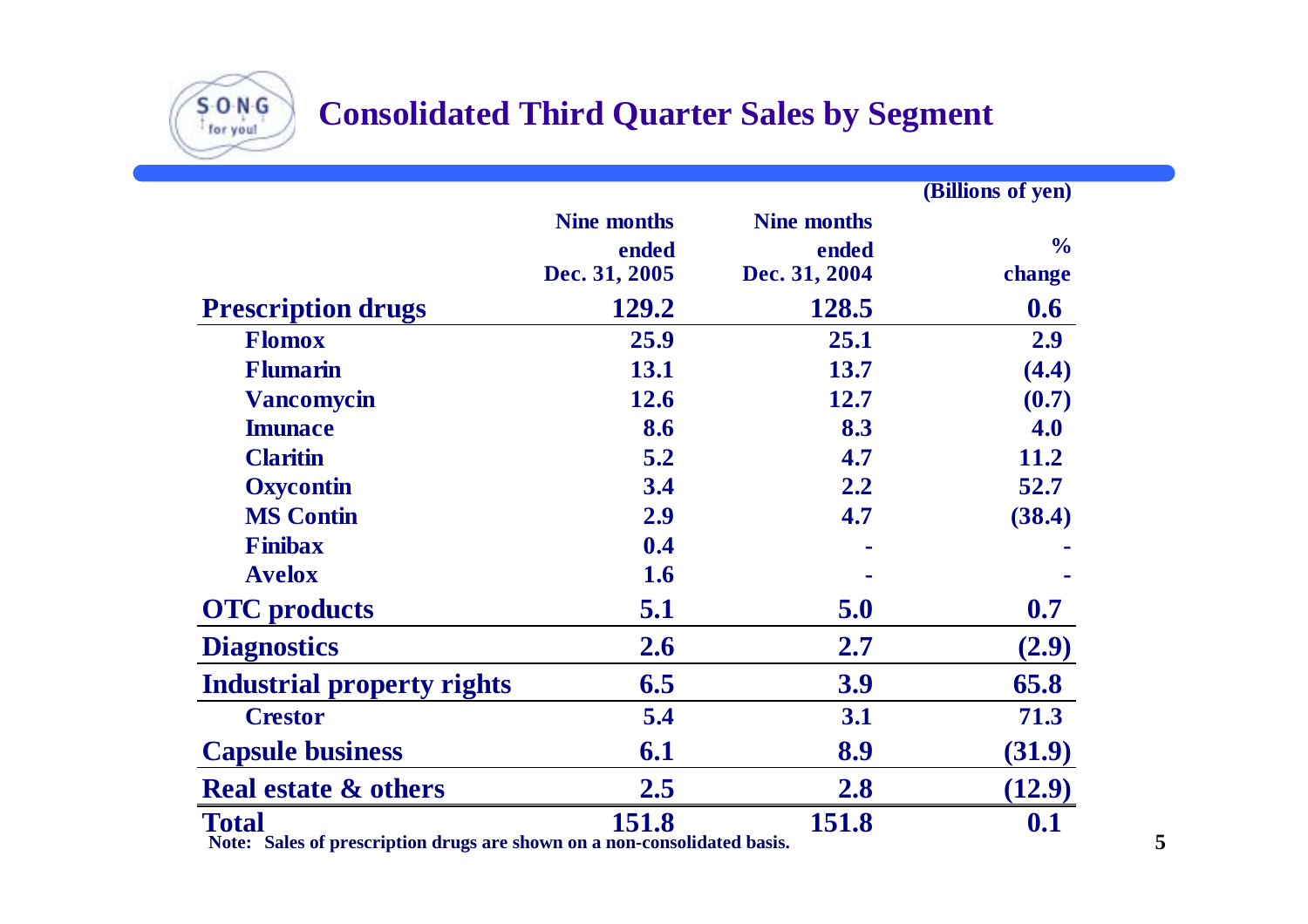

#### **Comparative Analysis of Third Quarter Financial Results for Fiscal 2004 and Fiscal 2005 (Consolidated)**

|                                                   |                          |                          | (Billions of yen) |
|---------------------------------------------------|--------------------------|--------------------------|-------------------|
|                                                   | <b>Nine months ended</b> | <b>Nine months ended</b> | $\frac{6}{6}$     |
|                                                   | Dec. 31, 2005            | Dec. 31, 2004            | <b>Change</b>     |
| <b>Net sales</b>                                  | 151.8                    | 151.8                    | 0.1               |
| <b>Royalty income</b>                             | 6.5                      | 3.9                      | 5.9               |
|                                                   | 35.5%                    | 37.7%                    |                   |
|                                                   | 37.1%                    | 38.7%                    |                   |
| <b>Cost of sales</b>                              | 53.9                     | 57.1                     | (5.6)             |
| <b>Gross profit</b>                               | 97.9                     | 94.6                     | 3.5               |
|                                                   | 48.3%                    | 47.4%                    |                   |
| Selling, general and administrative expenses      | 73.3                     | 71.9                     | 1.9               |
| Selling and administrative expenses               | 49.9                     | 48.6                     | 2.6               |
| <b>Research &amp; development expenses</b>        | 23.3                     | 23.2                     | 0.6               |
|                                                   | 16.2%                    | 14.9%                    |                   |
| <b>Operating income</b>                           | 24.5                     | 22.6                     | 8.3               |
| Non-operating income and expenses                 | 0.6                      | (0.6)                    |                   |
|                                                   | 16.6%                    | 14.5%                    |                   |
| <b>Ordinary income</b>                            | 25.1                     | 22.0                     | 14.1              |
| <b>Extraordinary gain and loss</b>                | 10.5                     | 3.3                      |                   |
| Income before income taxes and minority interests | 35.6                     | 25.3                     | 40.4              |
| income taxes and minority interests               | 14.6                     | <b>10.1</b>              |                   |
|                                                   | 13.8%                    | 10.0%                    |                   |
| <b>Net income</b>                                 | 20.9                     | 15.1                     | 37.9              |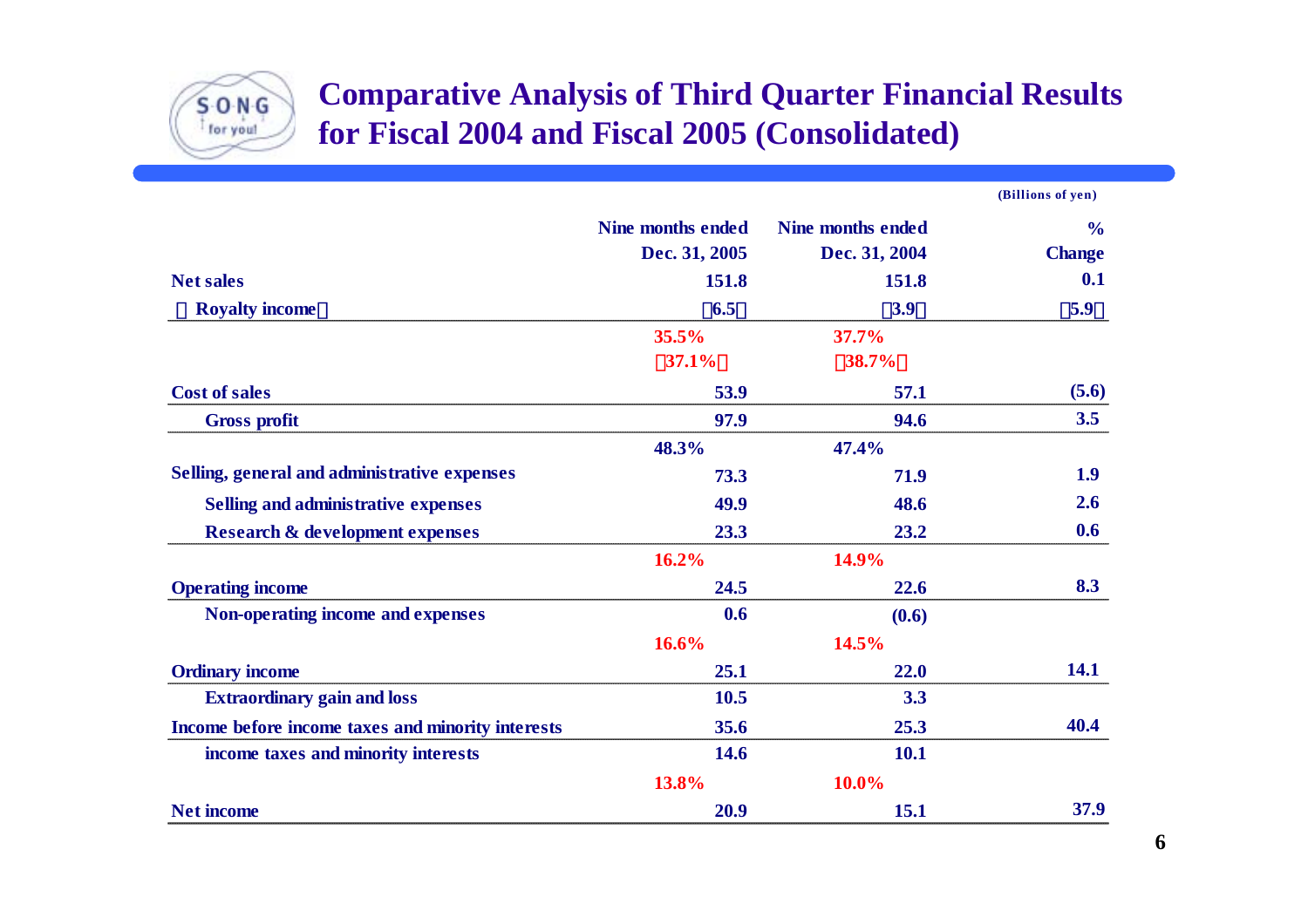

## **Highlights of Consolidated Financial Results**

## **Net sales**  $+0.1\%$

- **New products Avelox and Finibax and core products such as Flomox and** Claritin contributed to increased sales.
- **Overall sales increased slightly compared with the same period in the** previous fiscal year due to the exclusion of capsule business in Oct. 2005 (Non-consolidated sales increased by 2.2%.)

# **Operating income** +8.3%

Increase in royalty income and improved cost of sales contributed to increased operating income.

# **Ordinary income +14.1%**

Г Increases in dividend income from investments in securities and exchange gain and a decrease in interest expense relating to the redemption of bonds contributed to increased ordinary income.

## **Net income +37.9%**

Net income increased considerably resulting from the sale of the capsule business, which was posted in extraordinary income.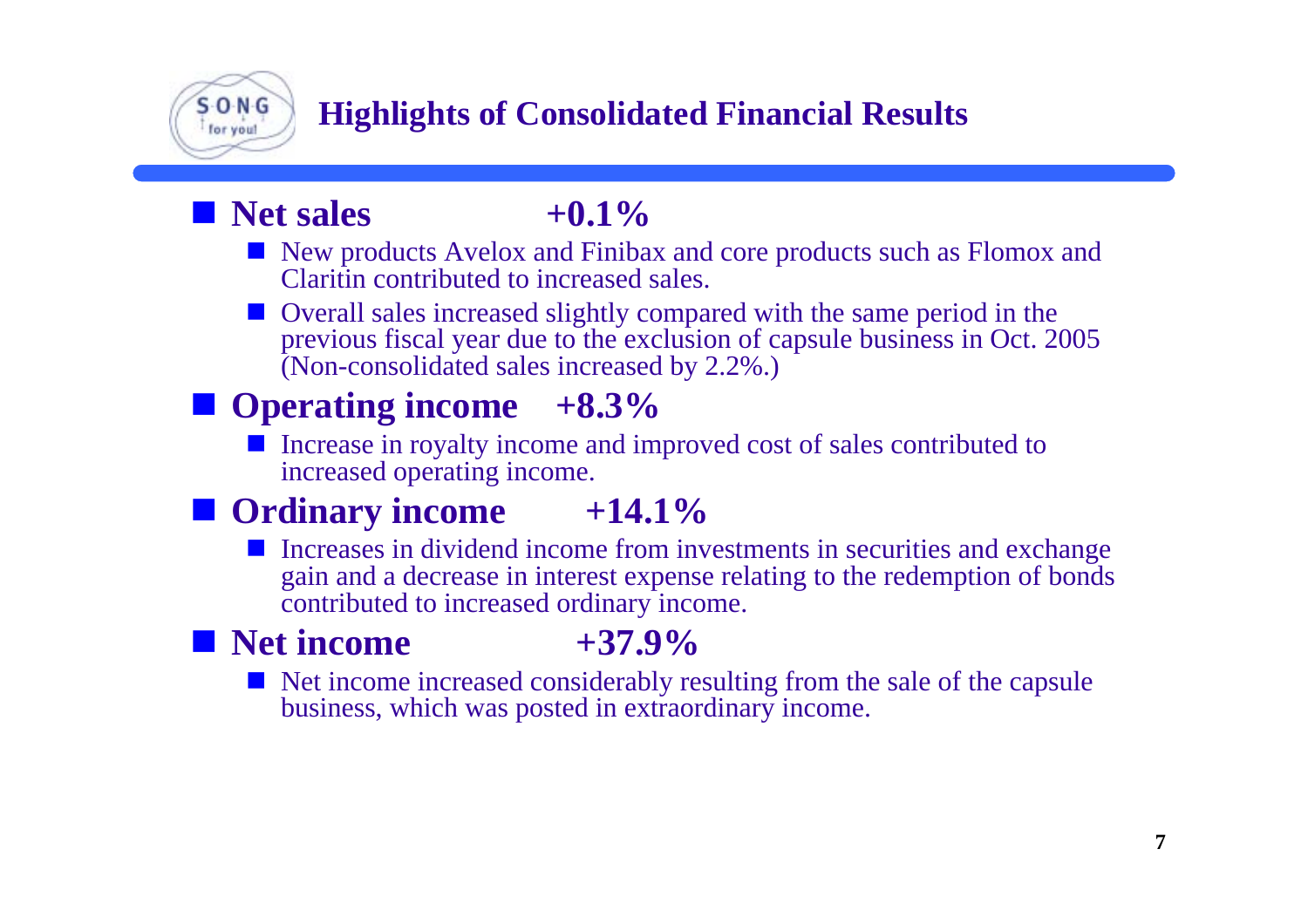## **Comparative Analysis of Consolidated Results by Quarter**

 $S$  O N  $G$ for you!

|                                                        |       |                |                    |           |           |                    | (Billions of yen |
|--------------------------------------------------------|-------|----------------|--------------------|-----------|-----------|--------------------|------------------|
|                                                        |       |                | <b>Fiscal 2004</b> |           |           | <b>Fiscal 2005</b> |                  |
|                                                        | 10    | 2 <sub>O</sub> | <b>3Q</b>          | <b>4Q</b> | <b>10</b> | <b>2Q</b>          | <b>3Q</b>        |
| <b>Net sales</b>                                       | 47.7  | 47.6           | 56.5               | 47.5      | 48.4      | 48.4               | 55.0             |
|                                                        | 39.6% | 37.6%          | 36.0%              | 35.5%     | 37.0%     | 36.9%              | 33.1%            |
| <b>Cost of sales</b>                                   | 18.9  | 17.9           | 20.3               | 16.9      | 17.9      | 17.8               | 18.2             |
| <b>Gross profit</b>                                    | 28.8  | 29.7           | 36.1               | 30.6      | 30.5      | 30.5               | 36.9             |
|                                                        | 49.5% | 51.6%          | 42.1%              | 51.7%     | 48.7%     | 52.3%              | 44.3%            |
| <b>Selling, general and</b><br>administrative expenses | 23.6  | 24.5           | 23.8               | 24.6      | 23.6      | 25.3               | 24.4             |
| <b>Research and</b><br>development expenses            | 7.7   | 8.0            | 7.5                | 6.2       | 6.9       | 8.3                | 8.1              |
|                                                        | 10.9% | 10.8%          | 21.9%              | 12.7%     | 14.3%     | 10.8%              | 22.6%            |
| <b>Operating income</b>                                | 5.1   | 5.2            | 12.3               | 6.1       | 6.9       | 5.2                | 12.4             |
|                                                        | 10.9% | 10.5%          | 21.0%              | 12.1%     | 14.6%     | 10.9%              | 23.3%            |
| <b>Ordinary income</b>                                 | 5.1   | 5.0            | 11.9               | 5.8       | 7.1       | 5.2                | 12.8             |
| <b>Net income</b>                                      | 5.0   | 3.1            | 7.0                | 3.8       | 5.5       | 2.8                | 12.6             |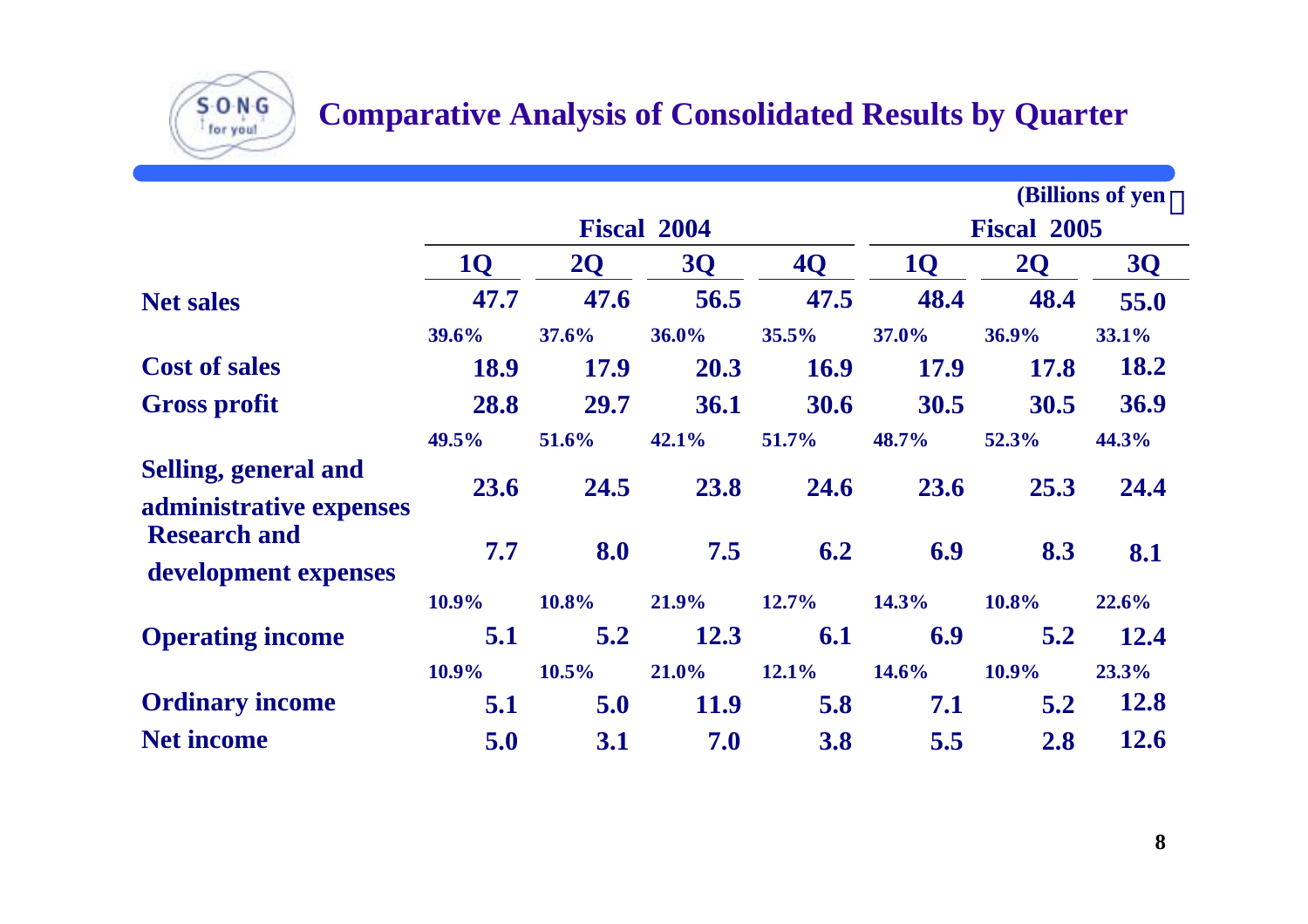

#### **Full-year Forecast of Consolidated and Non-consolidated Financial Results**

|                         |                                       |                                      | (Billions of yen)              |
|-------------------------|---------------------------------------|--------------------------------------|--------------------------------|
| <b>Consolidated</b>     | <b>Fiscal 2005</b><br><b>Forecast</b> | <b>Fiscal 2004</b><br><b>Results</b> | $\frac{0}{0}$<br><b>Change</b> |
| <b>Net sales</b>        | 200.0                                 | 199.3                                | 0.3                            |
| <b>Operating income</b> | 29.3                                  | 28.7                                 | 2.0                            |
| <b>Ordinary income</b>  | 28.5                                  | 27.8                                 | 2.5                            |
| <b>Net income</b>       | 22.5                                  | 18.9                                 | 18.8                           |
| <b>Non-Consolidated</b> |                                       |                                      |                                |
| <b>Net sales</b>        | 187.0                                 | 180.7                                | 3.5                            |
| <b>Operating income</b> | 26.5                                  | 24.5                                 | 7.8                            |
| <b>Ordinary income</b>  | 27.8                                  | 25.4                                 | 9.0                            |
| <b>Net income</b>       | 26.5                                  | 17.7                                 | 49.0                           |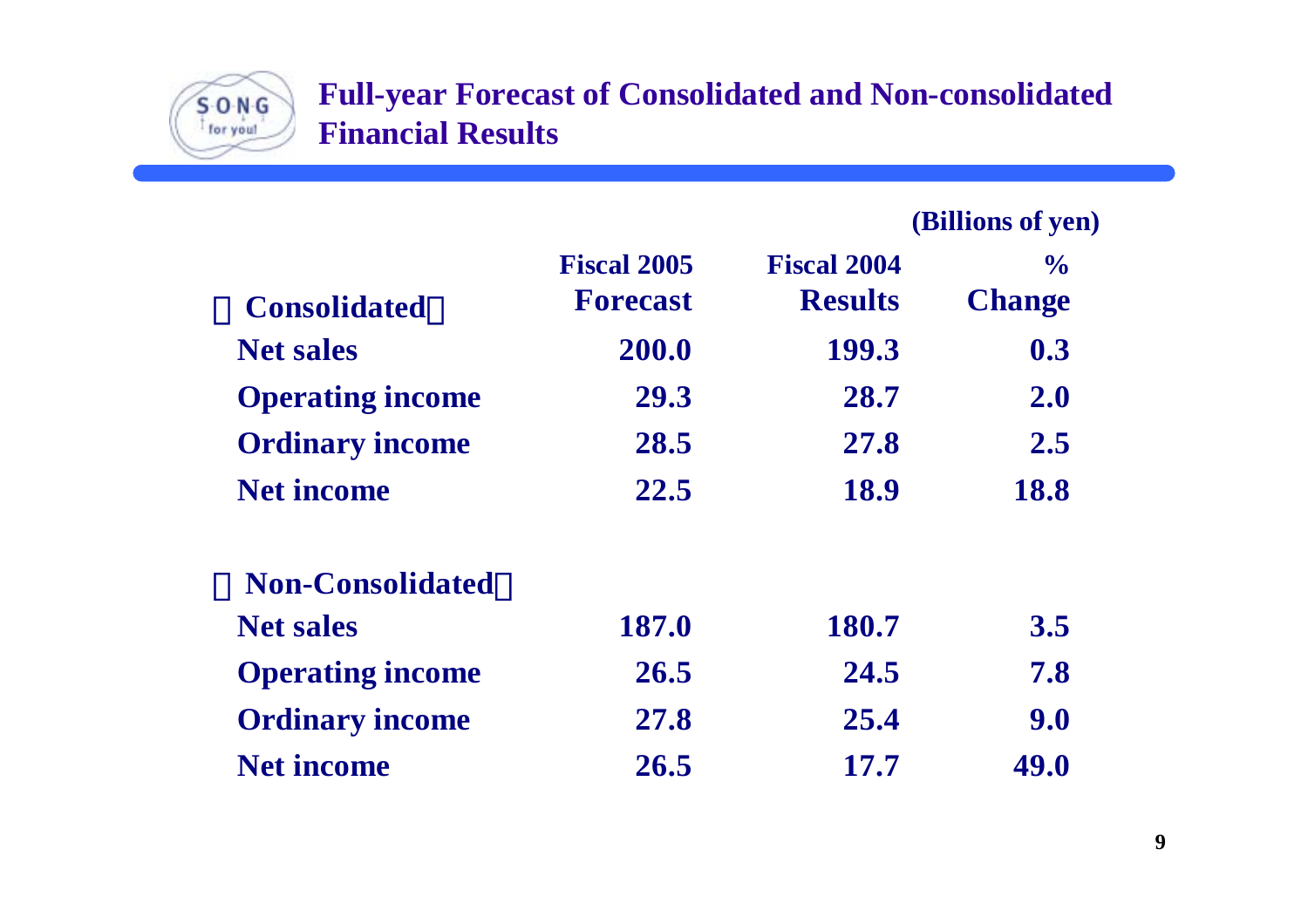**Full-year Forecast of Consolidated Sales by Segment**

|                                   | <b>Fiscal 2005</b><br>forecast           | <b>Nine months ended</b><br>Dec. 31, 2004 | <b>Progress to</b><br>forecast $(\% )$ | (Billions of yen)<br><b>Fiscal 2005</b><br>revised<br>forecast |
|-----------------------------------|------------------------------------------|-------------------------------------------|----------------------------------------|----------------------------------------------------------------|
| <b>Prescription drugs</b>         | (Announced in Nov. 2005)<br><b>171.0</b> | 129.2                                     | 75.6                                   | 171.5                                                          |
| <b>Flomox</b>                     |                                          |                                           |                                        |                                                                |
|                                   | 34.3                                     | 25.9                                      | 75.4                                   | 34.3                                                           |
| <b>Flumarin</b>                   | 16.5                                     | 13.1                                      | 79.4                                   | 16.5                                                           |
| <b>Vancomycin</b>                 | 15.7                                     | 12.6                                      | 80.5                                   | 15.7                                                           |
| <b>Imunace</b>                    | 10.5                                     | 8.6                                       | 82.1                                   | 10.5                                                           |
| <b>Claritin</b>                   | 10.3                                     | 5.2                                       | 50.3                                   | 9.3                                                            |
| <b>Oxycontin</b>                  | 4.7                                      | 3.4                                       | 71.3                                   | 4.7                                                            |
| <b>MS Contin</b>                  | 4.0                                      | 2.9                                       | 72.7                                   | 4.0                                                            |
| <b>Finibax</b>                    | 1.0                                      | 0.4                                       | 39.0                                   | 1.0                                                            |
| <b>Avelox</b>                     | 1.0                                      | 1.6                                       | 158.1                                  | 2.5                                                            |
| <b>OTC</b> products               | 6.6                                      | 5.1                                       | 77.0                                   | 6.6                                                            |
| <b>Diagnostics</b>                | 3.3                                      | 2.6                                       | 78.4                                   | 3.3                                                            |
| <b>Industrial property rights</b> | <b>10.0</b>                              | 6.5                                       | 64.8                                   | 9.5                                                            |
| <b>Crestor</b>                    | 8.5                                      | 5.4                                       | 63.0                                   | 8.0                                                            |
| <b>Capsule business</b>           | 6.1                                      | 6.1                                       | 100.0                                  | 6.1                                                            |
| <b>Real estate &amp; others</b>   | <b>3.0</b>                               | 2.5                                       | 82.3                                   | 3.0                                                            |
| <b>Total</b>                      | 200.0                                    | 151.8                                     | 75.9                                   | 200.0                                                          |

**Note: Sales of prescription drugs are shown on a non-consolidated basis.**

 $S$  O N G for you!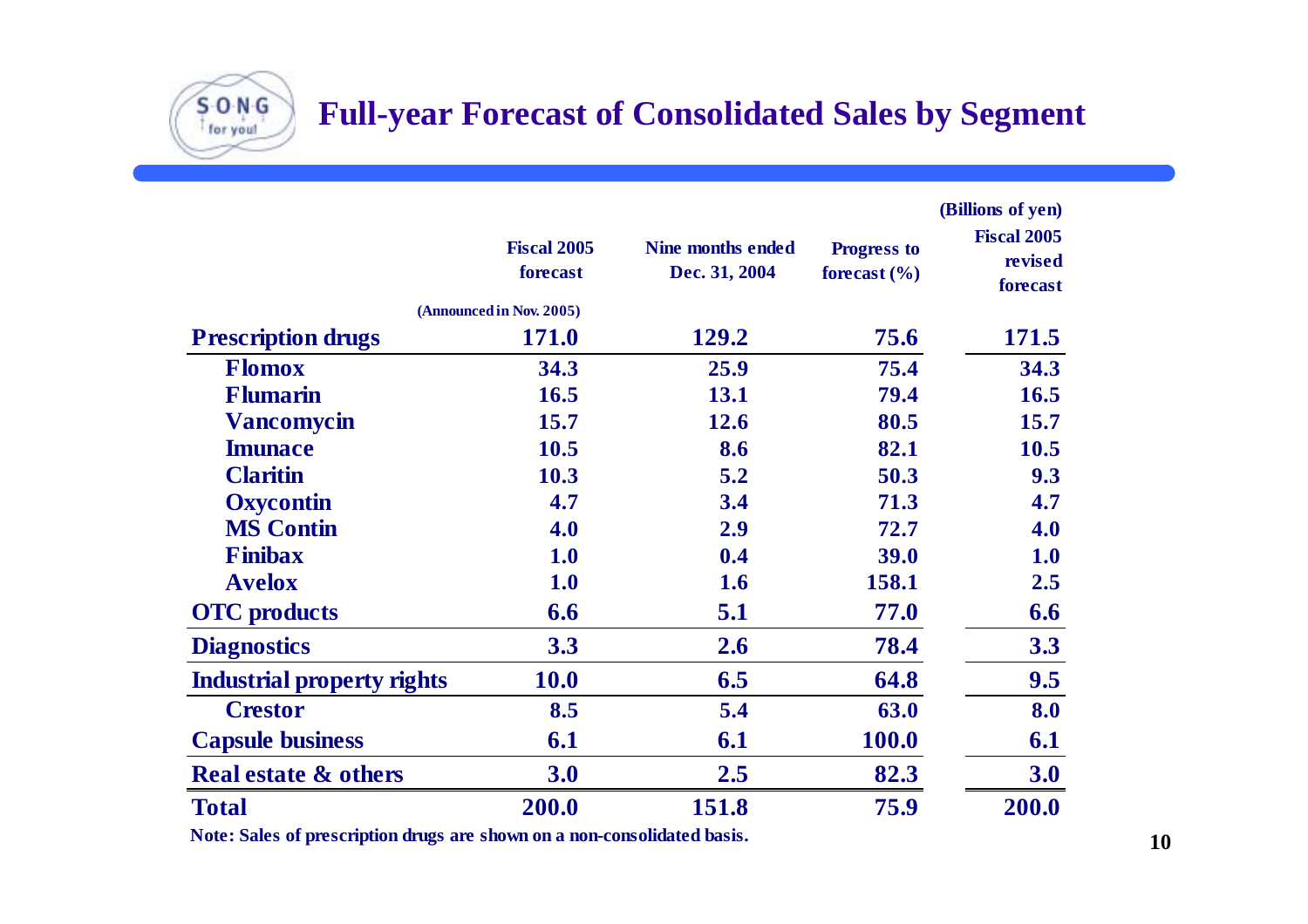## **Full-year Forecast of Consolidated Operating Income**

SONG for you!

|                                                 | <b>Billions of yen</b>                |                                      |                                    |
|-------------------------------------------------|---------------------------------------|--------------------------------------|------------------------------------|
|                                                 | <b>Fiscal 2005</b><br><b>Forecast</b> | <b>Fiscal 2004</b><br><b>Results</b> | progress to forecast $\frac{6}{6}$ |
| <b>Net sales</b>                                | 200.0                                 | 151.8                                | 75.9                               |
|                                                 | <b>34.8%</b>                          | $35.5\%$                             |                                    |
| <b>Cost of sales</b>                            | 69.5                                  | 53.9                                 | 77.7                               |
|                                                 | $50.6\%$                              | 48.3%                                |                                    |
| Selling, general and<br>administrative expenses | 101.2                                 | 73.3                                 | 72.5                               |
| <b>Selling and administrative</b><br>expenses   | 67.2                                  | 49.9                                 | 74.3                               |
| <b>Research and development</b><br>expenses     | <b>34.0</b>                           | 23.3                                 | 68.8                               |
|                                                 | 14.7%                                 | 16.2%                                |                                    |
| <b>Operating income</b>                         | 29.3                                  | 24.5                                 | 83.9                               |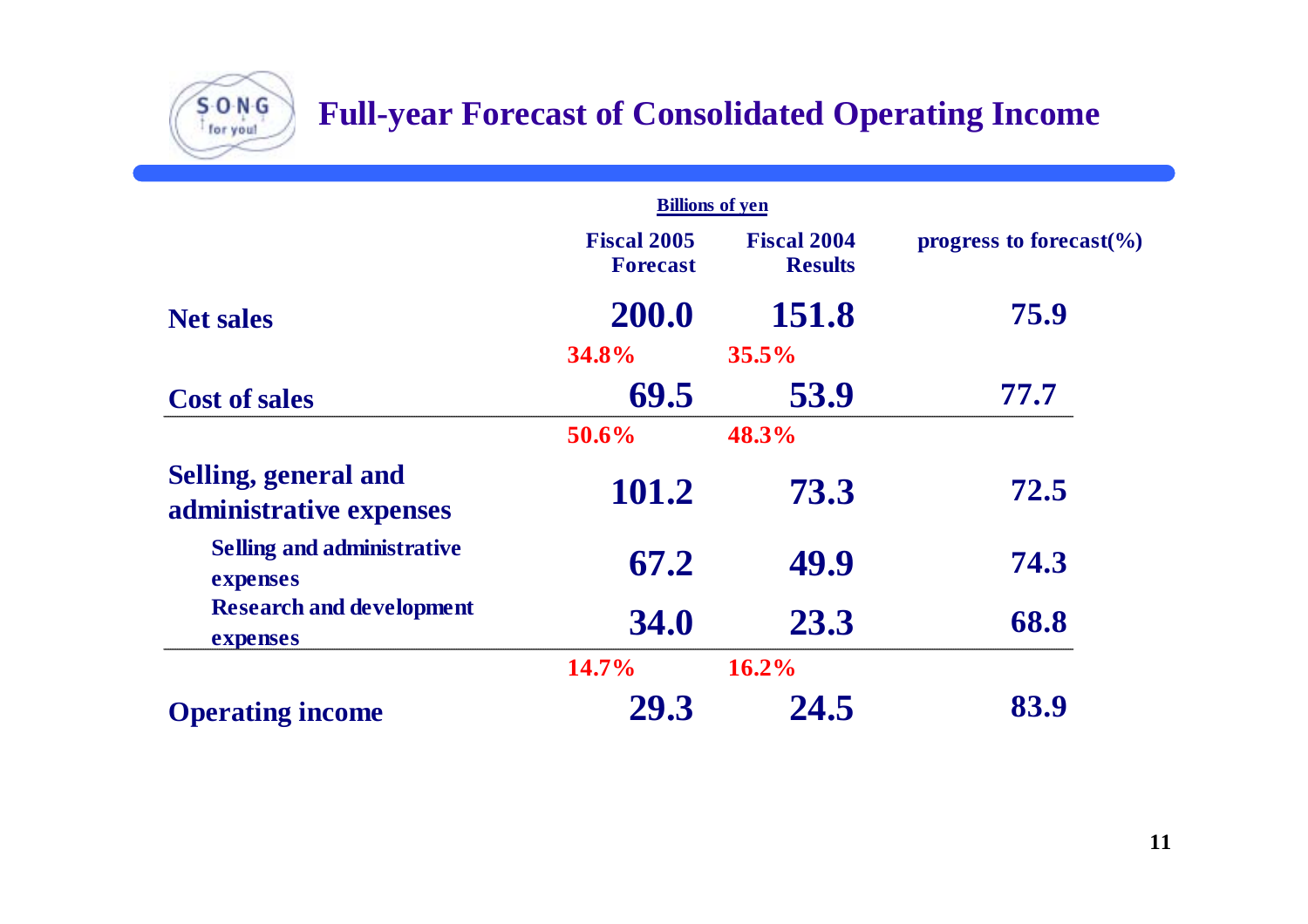

#### **Pipeline Update (since Nov. 2005)**

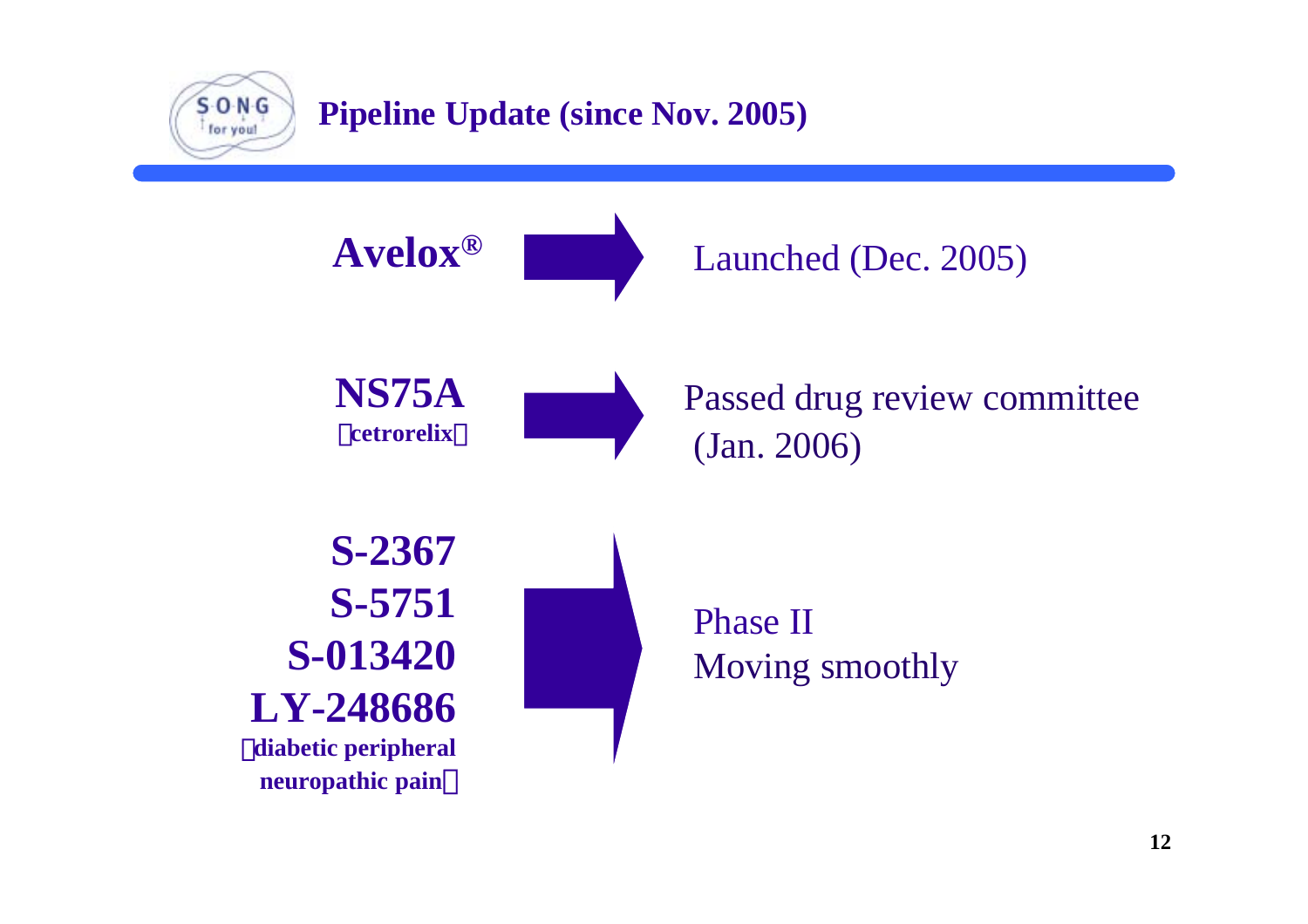

# **Signed research and co-marketing agreement with Purdue**

- **Established mutual trust relationship with Purdue through MS Contin and OxyContin**
- **The agreement is expected to work on further strengthening Shionogi's target area of pain treatment.**
- **Started joint research in Jan. 2006**
- **Research and develop novel treatments for pain under 3 programs**
- **The first IND is scheduled for 2007.**
- **The agreement allows Shionogi to co-market with Purdue globally in the future.**